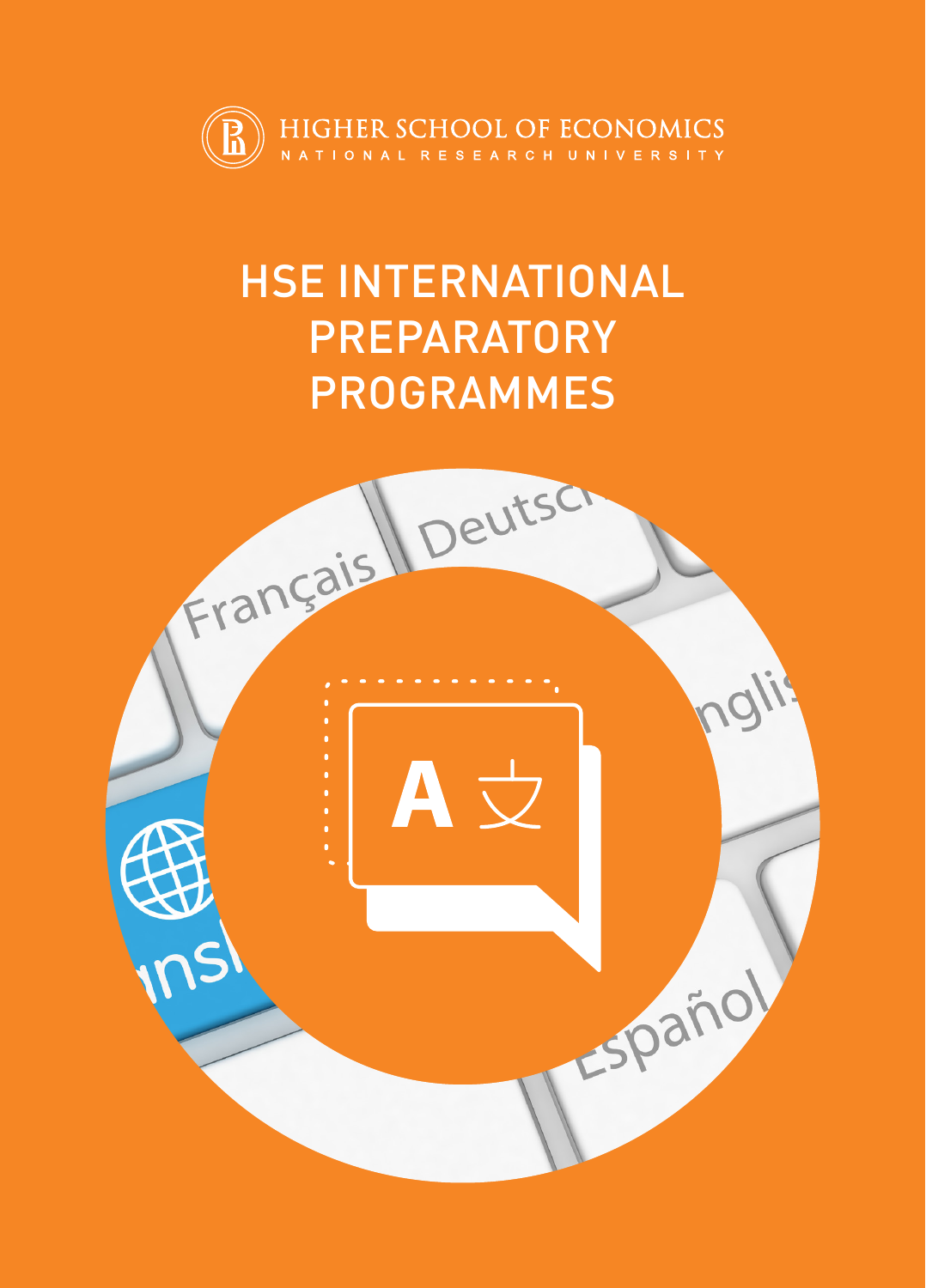## Welcome to HSE International Preparatory Programmes!

Since 2015 HSE's International Preparatory Programmes train international students with little or no knowledge of Russian before they begin Russian-taught full-degree programmes. Upon completing Preparatory Programme, students are expected to possess intermediate-level language skills (CEFR level B1, TRKI level 1) and be ready to enter the Russian-taught full-degree programs at HSE and other Russian universities.

We have a wonderful team of highly-qualified and dedicated teachers, who use the latest study materials, communicative approach and a great variety of interactive teaching methods.

### **Choose HSE International Preparatory Programmes, if you want to:**

- learn Russian to have more chances in future career
- improve your Russian language skills
- begin to study in one of the top Russian universities HSE University
- or another Russian university .

#### **HSE International Preparatory programmes is your chance to:**

- study Russian language at many different levels (А0-С2)
- acquire language skills for admission to HSE or another Russian university
- complete a general preparatory course in thematic disciplines: mathematics, physics, computer science, literature, history, social studies
- prepare to study at HSE University in full-degree programs in academic tracks devoted to humanities, economics, and engineering and technology
- discover study opportunities at HSE and join the brightest student
- meet Russian culture and traditions
- live in Moscow a vibrant, modern city, rich in culture and full of history
- AND to have a discount for full-degree programmes

#### **We are waiting for talented and motivated candidates!**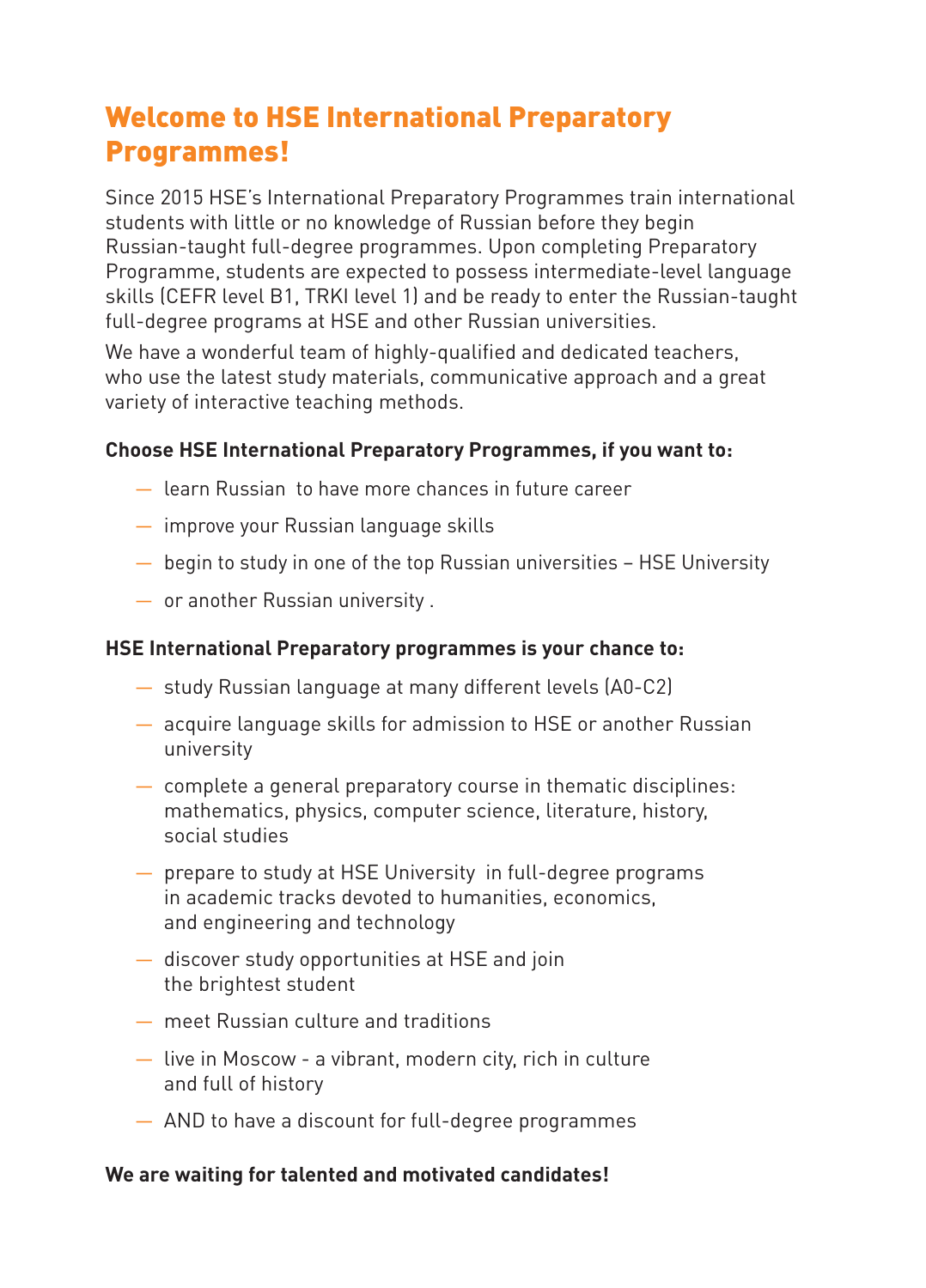

### Study for free

Students who receive Russian government scholarships can study in the preparatory programme for free if they do not know Russian language well enough to enroll in a Russian-taught full-degree programme. It is only possible to apply for full-tuition scholarships only through their local Rossotrudnichestvo branch.

### Enrol in fee-paying programmes

International students may also apply to enroll in fee-paying preparatory programmes.

The following programmes are offered:

### **Intensive course:**

Duration: February – August (1 semester).

Tuition fee: **96,400 rubles**

### **Basic course:**

Duration: October – August (2 semesters). Tuition fee: **174,000 rubles**

### **Extended course:**

Duration: February – August (3 semesters) Tuition fee: **270,000 rubles**